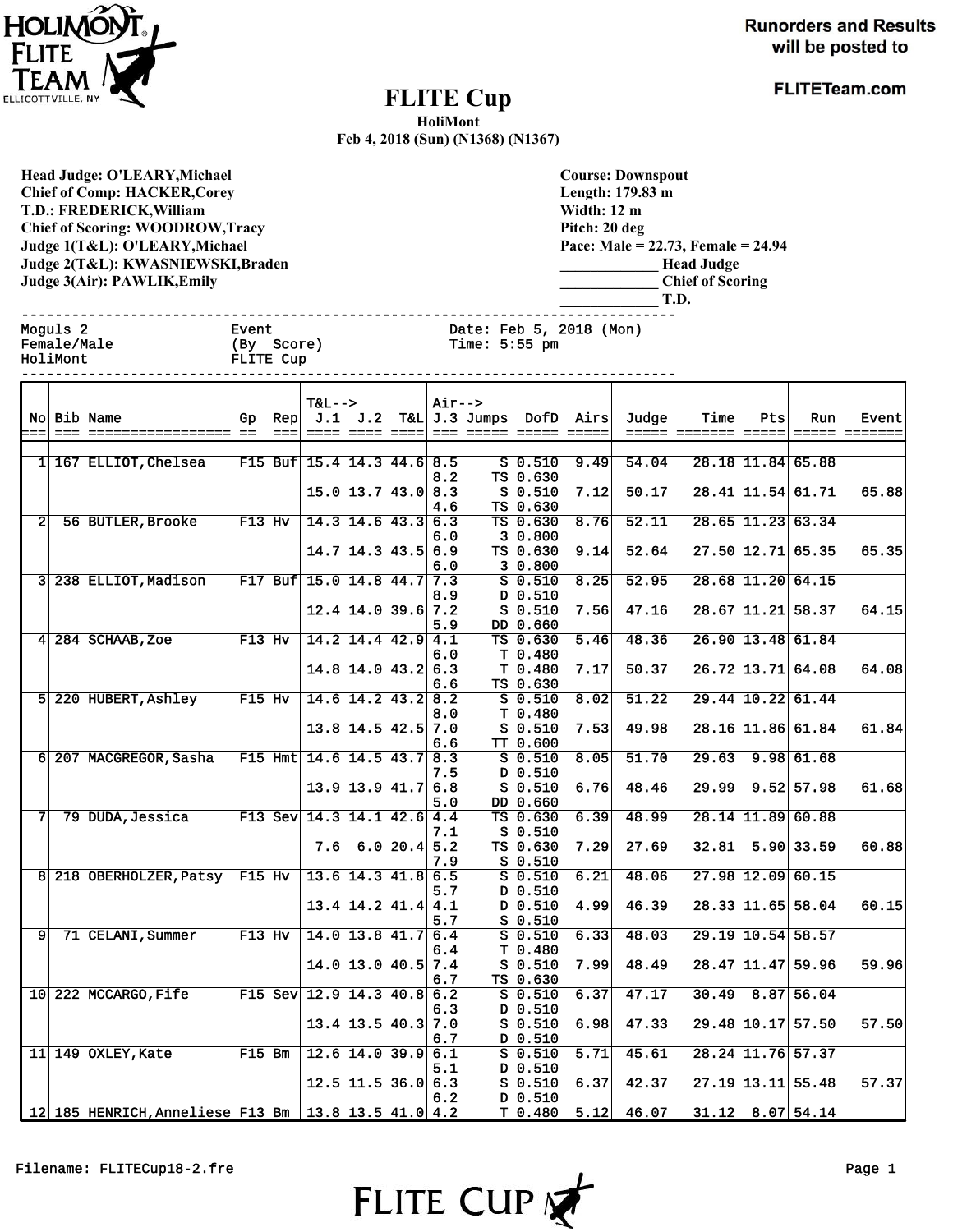Moguls 2 Event Date: Feb 5, 2018 (Mon)

|    |                                                      |           |                               | <b>T&amp;L--&gt;</b>         |                              |                          | Air-->    |                 |                                 |                     |       |                   |     |                   |               |
|----|------------------------------------------------------|-----------|-------------------------------|------------------------------|------------------------------|--------------------------|-----------|-----------------|---------------------------------|---------------------|-------|-------------------|-----|-------------------|---------------|
|    | No Bib Name                                          | Gp.       | Rep                           |                              | $J.1$ $J.2$                  |                          |           | T&L J.3 Jumps   | DofD                            | Airs                | Judge | Time              | Pts | Run               | <b>Event</b>  |
|    |                                                      |           | $=$ $=$ $=$ $=$ $\frac{1}{2}$ |                              | ==== ==== ====               |                          | 6.1       | === ===== ===== | $S$ $0.510$                     | $=$ $=$ $=$ $=$ $=$ |       |                   |     |                   | ===== ======= |
|    |                                                      |           |                               |                              | $12.0$ 13.7 38.5 5.9         |                          |           |                 | T 0.480                         | 5.89                | 44.44 | 30.99             |     | 8.23 52.67        | 54.14         |
|    |                                                      |           |                               |                              |                              |                          | 6.0       |                 | $S$ 0.510                       |                     |       |                   |     |                   |               |
|    | $13$ 137 BIRD, Lexie                                 | $F15$ Bm  |                               |                              | $12.0$ 13.1 37.7 5.0         |                          |           |                 | $S$ 0.510                       | 4.94                | 42.59 | 32.58             |     | $6.19$ 48.78      |               |
|    |                                                      |           |                               |                              |                              |                          | 4.7       |                 | D 0.510                         |                     |       |                   |     |                   |               |
|    |                                                      |           |                               |                              | $13.5$ 13.0 39.8 6.1         |                          |           |                 | $S$ 0.510                       | 4.53                | 44.28 | 31.18             |     | $7.99$ 52.27      | 52.27         |
|    | 14 201 MARGERUM, Maeve                               |           |                               | F15 Hmt 11.8 11.8 35.4 5.2   |                              |                          | 2.8       |                 | D 0.510<br>$S$ 0.510            | 4.74                | 40.14 | 33.87             |     | 4.54 44.68        |               |
|    |                                                      |           |                               |                              |                              |                          | 4.1       |                 | D 0.510                         |                     |       |                   |     |                   |               |
|    |                                                      |           |                               |                              | 12.9 13.2 39.2 5.2           |                          |           |                 | $S$ 0.510                       | 5.04                | 44.19 | 33.67             |     | $4.79$ 48.98      | 48.98         |
|    |                                                      |           |                               |                              |                              |                          | 4.7       |                 | D 0.510                         |                     |       |                   |     |                   |               |
| 15 | 72 PERRY, Remy                                       | $F13$ Hv  |                               |                              | $12.0$ 12.2 36.3 4.0         |                          |           |                 | T 0.480                         | 4.87                | 41.17 | 33.40             |     | $5.14 \mid 46.31$ |               |
|    |                                                      |           |                               |                              |                              |                          | 5.8       |                 | $S$ 0.510                       |                     |       |                   |     |                   |               |
|    |                                                      |           |                               |                              | $12.4$ 13.0 38.1 4.0         |                          |           |                 | N 0.460                         | 4.90                | 43.00 | 33.07             |     | $5.56$ 48.56      | 48.56         |
|    | 16 209 KELSCH, Sydney                                |           |                               | F15 Hmt $12.4$ 13.1 38.3 4.2 |                              |                          | 6.0       |                 | $S$ $0.510$<br>$D$ 0.510        | 5.71                | 43.96 | 35.74             |     | $2.14$ 46.10      |               |
|    |                                                      |           |                               |                              |                              |                          | 7.0       |                 | $S$ 0.510                       |                     |       |                   |     |                   |               |
|    |                                                      |           |                               |                              | $13.7$ 13.0 40.0 4.3         |                          |           |                 | D 0.510                         | 5.35                | 45.40 | 35.15             |     | $2.89$ 48.29      | 48.29         |
|    |                                                      |           |                               |                              |                              |                          | 6.2       |                 | $S$ 0.510                       |                     |       |                   |     |                   |               |
|    | 17 241 VASILKO, Amelia                               |           |                               | F17 Sev $10.9$ 13.2 36.2 6.7 |                              |                          |           |                 | $S$ 0.510                       | 5.45                | 41.60 | 38.21             |     | 41.60             |               |
|    |                                                      |           |                               |                              |                              |                          | 4.0       |                 | K 0.510                         |                     |       |                   |     |                   |               |
|    |                                                      |           |                               |                              | $13.2$ 13.0 39.3 6.3         |                          | 4.1       |                 | $S$ 0.510<br>K 0.510            | 5.30                | 44.60 | 36.82             |     | $0.75$ 45.35      | 45.35         |
|    | 18 191 MCCARGO, Lucille                              |           |                               | F13 Sev 10.5 11.0 32.3 4.0   |                              |                          |           |                 | N 0.460                         | 4.95                | 37.20 | 32.87             |     | $5.82 \mid 43.02$ |               |
|    |                                                      |           |                               |                              |                              |                          | 6.1       |                 | $S$ 0.510                       |                     |       |                   |     |                   |               |
|    |                                                      |           |                               |                              | $11.8$ 10.4 33.3 4.0         |                          |           |                 | N 0.460                         | 4.74                | 38.04 | 31.72             |     | 7.30   45.34      | 45.34         |
|    |                                                      |           |                               |                              |                              |                          | 5.7       |                 | $S$ 0.510                       |                     |       |                   |     |                   |               |
|    | 19 215 DOWNING, Genevieve F15 Hmt 11.1 12.0 34.7 4.0 |           |                               |                              |                              |                          |           |                 | $S$ 0.510                       | 3.05                | 37.70 | 38.90             |     | 37.70             |               |
|    |                                                      |           |                               |                              | $13.0$ 13.0 39.0 4.3         |                          | 2.2       |                 | N 0.460<br>$S$ 0.510            | 3.26                | 42.26 | 36.48             |     | $1.19 \mid 43.45$ | 43.45         |
|    |                                                      |           |                               |                              |                              |                          | 2.1       |                 | D 0.510                         |                     |       |                   |     |                   |               |
|    | 20 242 BARNUM, Sarah                                 | $F13$ Hv  |                               |                              | $11.9$ 13.0 37.3 4.7         |                          |           |                 | T 0.480                         | 5.36                | 42.71 | 43.48             |     | 42.71             |               |
|    |                                                      |           |                               |                              |                              |                          | 6.1       |                 | $S$ 0.510                       |                     |       |                   |     |                   |               |
|    |                                                      |           |                               |                              | $12.1$ 13.5 38.4 4.6         |                          |           |                 | T 0.480                         | 4.95                | 43.35 | 38.53             |     | 43.35             | 43.35         |
|    | 21 234 BARNUM, Sophie                                | $F17$ Hv  |                               |                              | $12.0$ 12.3 36.5 2.1         |                          | 5.4       |                 | $S$ 0.510<br>T <sub>0.480</sub> | 3.09                | 39.54 | 40.40             |     | 39.54             |               |
|    |                                                      |           |                               |                              |                              |                          | 4.1       |                 | $S$ 0.510                       |                     |       |                   |     |                   |               |
|    |                                                      |           |                               |                              | $12.2$ 13.0 37.8 4.0         |                          |           |                 | T 0.480                         | 3.96                | 41.76 | 39.30             |     | 41.76             | 41.76         |
|    |                                                      |           |                               |                              |                              |                          | 4.0       |                 | S 0.510                         |                     |       |                   |     |                   |               |
|    | 22 246 KEEFE, Kathryn                                | $F13$ Hmt |                               |                              | $9.9$ 10.0 29.8 4.5          |                          |           |                 | $S$ 0.510                       | 4.06                | 33.91 | 39.01             |     | 33.91             |               |
|    |                                                      |           |                               |                              |                              |                          | 3.7       |                 | T 0.480                         |                     |       |                   |     |                   |               |
|    |                                                      |           |                               |                              | $10.6$ 12.1 34.0 5.0         |                          | 3.7       |                 | $S$ 0.510<br>T 0.480            | 4.32                | 38.37 | 36.51             |     | $1.15$ 39.52      | 39.52         |
|    | 23 171 VICKERS, Abigail                              |           |                               | F11 Hmt $12.0$ 10.1 33.2 3.0 |                              |                          |           |                 | $T$ 0.480                       | 3.37                | 36.52 | 39.26             |     | 36.52             |               |
|    |                                                      |           |                               |                              |                              |                          | 3.8       |                 | $S$ 0.510                       |                     |       |                   |     |                   |               |
|    |                                                      |           |                               |                              | $11.6$ 10.8 33.6 4.3         |                          |           |                 | T 0.480                         | 4.45                | 38.05 | 40.69             |     | 38.05             | 38.05         |
|    |                                                      |           |                               |                              |                              |                          | 4.7       |                 | $S$ 0.510                       |                     |       |                   |     |                   |               |
|    | 24 131 HACKER, Kylee                                 |           |                               | F09 Hmt $10.6$ 9.0 29.4 2.3  |                              |                          | 2.3       |                 | $S$ 0.510                       | 2.22                | 31.62 | 48.87             |     | 31.62             |               |
|    |                                                      |           |                               | 1.0                          |                              | $0.2 \quad 1.8 \, 2.1$   |           |                 | N 0.460<br>N 0.460              | 0.96                | 2.76  | 49.99             |     | 2.76              | 31.62         |
|    |                                                      |           |                               |                              |                              |                          | . 0       |                 |                                 |                     |       |                   |     |                   |               |
|    | 25 172 SCHAFFNER, Olivia F11 Hv                      |           |                               | 7.4                          |                              | $7.6$ 22.5               | $\cdot$ 3 |                 | $S$ 0.510                       | 1.07                |       | $23.57$ 1:00.59   |     | 23.57             |               |
|    |                                                      |           |                               |                              |                              |                          | 2.0       |                 | N 0.460                         |                     |       |                   |     |                   |               |
|    |                                                      |           |                               | 0.1                          |                              | $0.1 \quad 0.3 \mid 1.7$ |           |                 | N 0.460                         | 0.78                | 1.08  | 54.83             |     | 1.08              | 23.57         |
|    | 26 141 KEEFE, Elizabeth                              |           | $F09$ Hmt                     | 3.7                          |                              | $3.3$ 10.5 2.2           | . 0       |                 | $N$ 0.460                       | 2.59                |       | $13.09$ $1:01.37$ |     | 13.09             |               |
|    |                                                      |           |                               |                              |                              |                          | 3.1       |                 | $S$ 0.510                       |                     |       |                   |     |                   |               |
|    |                                                      |           |                               | 8.6                          |                              | 6.021.91.0               |           |                 | N 0.460                         | 1.48                | 23.38 | (none)            |     | 23.38             | 23.38         |
|    |                                                      |           |                               |                              |                              |                          | 2.0       |                 | $S$ 0.510                       |                     |       |                   |     |                   |               |
|    | 27 283 WELLS, Kylie                                  |           | F09 Hmt                       | 5.0                          |                              | 6.0 16.5 2.4             |           |                 | N 0.460                         | 2.22                |       | $18.72$ 1:08.35   |     | 18.72             |               |
|    |                                                      |           |                               | 0.1                          |                              | $0.1 \quad 0.3   2.0$    | 2.2       |                 | $S$ 0.510<br>$S_0.510$          | 1.94                |       | $2.24$ 1:05.29    |     | 2.24              | 18.72         |
|    |                                                      |           |                               |                              |                              |                          | 2.0       |                 | N 0.460                         |                     |       |                   |     |                   |               |
|    | 28 144 LARUSCH, Ella                                 | $F09$ Hv  |                               | 4.6                          |                              | $5.0$ 14.4 2.1           |           |                 | T 0.480                         | 2.01                |       | $16.41$ 1:38.21   |     | 16.41             |               |
|    |                                                      |           |                               |                              |                              |                          | 2.2       |                 | N 0.460                         |                     |       |                   |     |                   |               |
|    |                                                      |           |                               |                              | $0.1 \quad 0.1 \quad 0.3$ .2 |                          |           |                 | N 0.460                         | 0.29                |       | $0.59$ 1:02.65    |     | 0.59              | 16.41         |

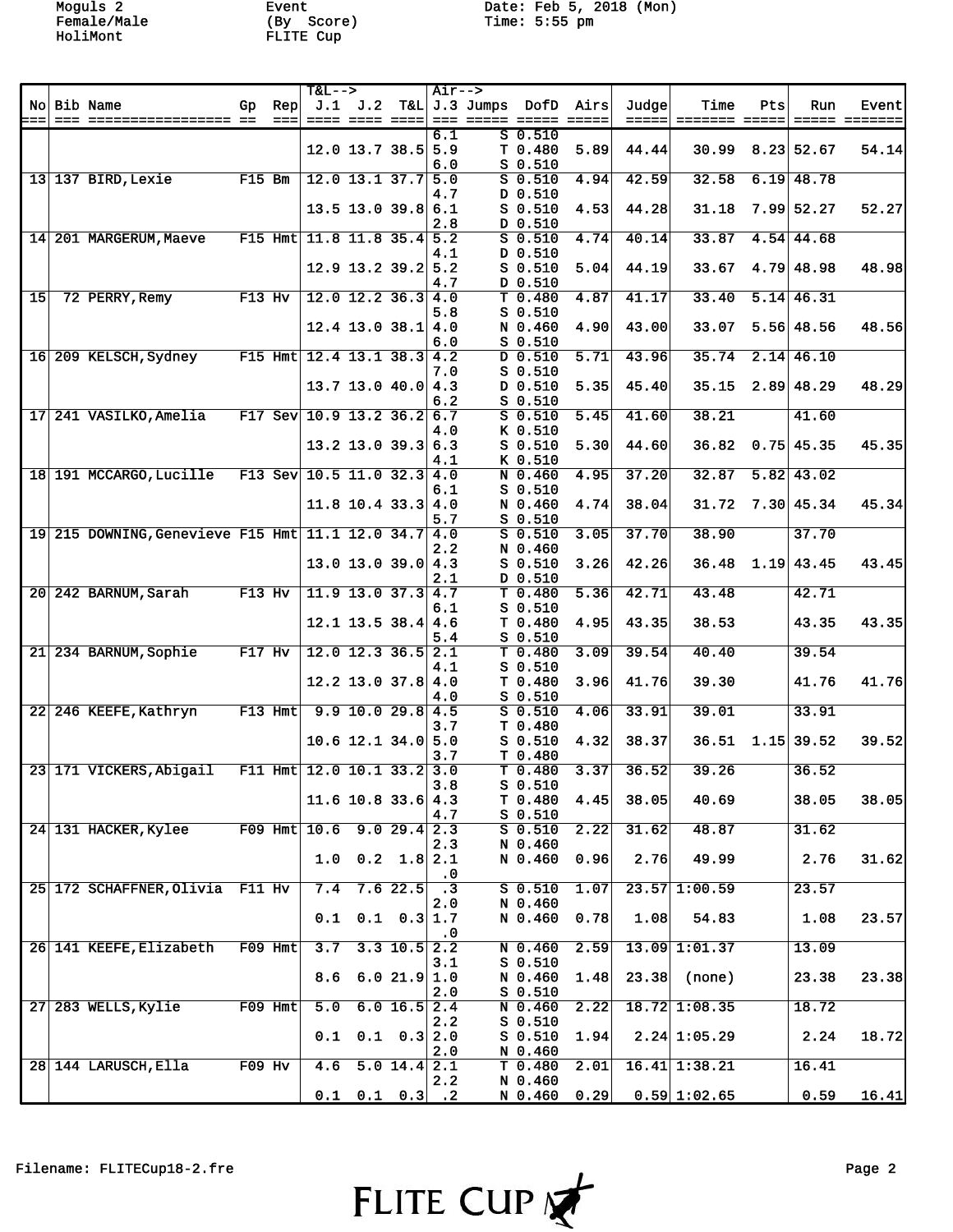Moguls 2 Event Date: Feb 5, 2018 (Mon)

|                |                                             |          |      | <b>T&amp;L--&gt;</b>           |                        | Air-->          |                        |                         |        |               |     |                     |               |
|----------------|---------------------------------------------|----------|------|--------------------------------|------------------------|-----------------|------------------------|-------------------------|--------|---------------|-----|---------------------|---------------|
|                | No Bib Name                                 | Gp.      | Rep  |                                | J.1 J.2                |                 |                        | T&L J.3 Jumps DofD Airs | Judge  | Time          | Pts | Run                 | Event         |
|                |                                             |          | $==$ |                                | ==== ==== ====         |                 |                        |                         | =====1 | ======= ===== |     |                     | ===== ======= |
|                |                                             |          |      |                                |                        | $\overline{.4}$ | $S$ $0.510$            |                         |        |               |     |                     |               |
|                |                                             |          |      |                                |                        |                 |                        |                         |        |               |     |                     |               |
|                | 1 230 HAMILTON, William M15 Hv              |          |      | $ 16.7 \t16.9 \t50.4 8.8$      |                        |                 |                        | 30.70010.66             | 61.06  |               |     | 24.04 14.15 75.21   |               |
|                |                                             |          |      |                                |                        | 8.5             | TS 0.530               |                         |        |               |     |                     |               |
|                |                                             |          |      |                                | $13.8$ 14.7 42.8 5.7   |                 | 3p 0.730               | 6.68                    | 49.43  |               |     | 24.25 13.86 63.29   | 75.21         |
|                |                                             |          |      |                                |                        | 3.6             | 3 0.700                |                         |        |               |     |                     |               |
|                | 2 229 CROTTY, Brandon                       |          |      | M15 Hmt 16.5 17.0 50.3 6.3     |                        |                 | TS 0.530               | 8.09                    | 58.34  |               |     | 25.75 11.74 70.08   |               |
|                |                                             |          |      |                                |                        | 6.8             | 3 0.700                |                         |        |               |     |                     |               |
|                |                                             |          |      |                                | $16.5$ 17.4 50.8 8.4   |                 | TS 0.530               | 9.91                    | 60.76  |               |     | 24.95 12.87 73.63   | 73.63         |
|                |                                             |          |      |                                |                        | 7.8             | 3 0.700                |                         |        |               |     |                     |               |
|                | $3 192$ ALVA, Luke                          | $M13$ Bm |      |                                | $13.6$ 13.0 39.9 7.6   |                 | 3 0.700 10.88          |                         | 50.78  |               |     | $24.50$ 13.50 64.28 |               |
|                |                                             |          |      |                                |                        | 6.7             | 3G 0.830               |                         |        |               |     |                     |               |
|                |                                             |          |      |                                | $16.0$ 15.6 47.4 7.3   |                 | TS 0.530               | 9.11                    | 56.51  |               |     | 25.81 11.66 68.17   | 68.17         |
|                |                                             |          |      |                                |                        | 7.0             | 3g 0.750               |                         |        |               |     |                     |               |
|                | 4 194 WILLARD, Alex                         | $M13$ Bm |      |                                | $13.2$ 13.6 40.2 7.3   |                 | 30.700                 | 8.69                    | 48.89  |               |     | $26.02$ 11.36 60.25 |               |
|                |                                             |          |      |                                |                        | 6.4             | SS 0.560               |                         |        |               |     |                     |               |
|                |                                             |          |      |                                | $14.2$ 14.5 43.0 7.6   |                 |                        | 3 0.700 10.21           | 53.26  |               |     | 25.24 12.46 65.72   | 65.72         |
|                |                                             |          |      |                                |                        | 7.3             | STS 0.670              |                         |        |               |     |                     |               |
| 5 <sup>1</sup> | 51 LARUSCH, Matthew                         | $M13$ Hv |      |                                | $16.2$ 15.5 47.5 6.2   |                 | TT 0.500               | 5.97                    | 53.52  |               |     | 25.71 11.80 65.32   |               |
|                |                                             |          |      |                                |                        | 4.1             | 3 0.700                |                         |        |               |     |                     |               |
|                |                                             |          |      |                                | $15.8$ 14.9 46.1 4.8   |                 | TT 0.500               | 6.39                    | 52.44  |               |     | 25.38 12.26 64.70   | 65.32         |
|                |                                             |          |      |                                |                        | 5.7             | 3 0.700                |                         |        |               |     |                     |               |
|                | 6 223 SWANK, J. Colton                      |          |      | M15 Sev 14.6 13.0 41.4 7.8     |                        |                 |                        | 3 0.700 11.00           | 52.40  |               |     | 25.19 12.53 64.93   |               |
|                |                                             |          |      |                                |                        | 7.6             | 3p 0.730               |                         |        |               |     |                     |               |
|                |                                             |          |      |                                | $5.8$ 4.0 14.7 6.1     |                 | 3 0.700                | 5.54                    | 20.24  | 34.16         |     | 20.24               | 64.93         |
|                |                                             |          |      |                                |                        | 1.5             | 7 0.850                |                         |        |               |     |                     |               |
|                | $7 221$ DUDA, Tyler                         |          |      | M15 Sev 15.2 15.2 45.6 6.0     |                        |                 | TS 0.530               | 6.75                    | 52.35  |               |     | $25.60$ 11.95 64.30 |               |
|                |                                             |          |      |                                |                        | 4.9             | 3p 0.730               |                         |        |               |     |                     |               |
|                |                                             |          |      |                                | $14.3$ 14.6 43.3 7.7   |                 | TS 0.530               | 7.87                    | 51.22  |               |     | 24.40 13.64 64.86   | 64.86         |
|                |                                             |          |      |                                |                        | 5.2             | 3p 0.730               |                         |        |               |     |                     |               |
|                | $8 232$ OXLEY, Evan                         | $M17$ Bm |      |                                | $13.4$ 14.5 41.8 2.1   |                 | 30.700                 | 4.46                    | 46.31  |               |     | $25.49$ 12.11 58.42 |               |
|                |                                             |          |      |                                |                        | 4.1             | 3p 0.730               |                         |        |               |     |                     |               |
|                |                                             |          |      |                                | $15.0$ 14.8 44.7 5.4   |                 | 3 0.700                | 7.94                    | 52.64  |               |     | 25.70 11.81 64.45   | 64.45         |
|                |                                             |          |      |                                |                        | 5.7             | 3p 0.730               |                         |        |               |     |                     |               |
|                | 9 249 DARNLEY, Caleb                        |          |      | M17 Hol 14.6 15.0 44.4 4.1     |                        |                 | $3p$ 0.730             | 7.38                    | 51.78  |               |     | $25.32$ 12.35 64.13 |               |
|                |                                             |          |      |                                |                        | 7.2             | TTT 0.610              |                         |        |               |     |                     |               |
|                |                                             |          |      |                                | $13.5$ 14.4 41.8 7.7   |                 | TT 0.500               | 7.75                    | 49.60  |               |     | 24.15 14.00 63.60   | 64.13         |
|                |                                             |          |      |                                |                        | 6.1             | TTS 0.640              |                         |        |               |     |                     |               |
|                | 10 236 MCCARGO, Grant                       |          |      | M17 Sev 14.7 15.0 44.5 4.2     |                        |                 | $T$ 0.380              | 3.88                    | 48.43  |               |     | 25.41 12.22 60.65   |               |
|                |                                             |          |      |                                |                        | 5.6             | $S$ 0.410              |                         |        |               |     |                     |               |
|                |                                             |          |      |                                | $14.6$ 14.5 43.7 6.0   |                 | T 0.380                | 4.20                    | 47.85  |               |     | 24.54 13.45 61.30   | 61.30         |
|                |                                             |          |      |                                |                        | 4.7             | $S$ 0.410              |                         |        |               |     |                     |               |
|                | 11 231 MARLEY, Christophe M17 Bm            |          |      | $\boxed{11.9\ 13.0\ 37.3}$ 6.0 |                        |                 | 30.700                 | 7.93                    | 45.28  | 28.55         |     | 7.80 53.08          |               |
|                |                                             |          |      |                                |                        | 9.1             | D 0.410                |                         |        |               |     |                     |               |
|                |                                             |          |      |                                |                        | 5.9             |                        | 7.57                    |        |               |     |                     |               |
|                |                                             |          |      |                                | $14.6$ 13.5 42.2       | 8.4             | 3 0.700<br>D 0.410     |                         | 49.72  |               |     | 26.53 10.65 60.37   | 60.371        |
|                | 12 187 MANGANO, Michael                     |          |      | M15 Buf 14.4 15.0 44.1 6.5     |                        |                 | $S$ 0.410              | 5.53                    | 49.63  |               |     | $29.67$ 6.22 55.85  |               |
|                |                                             |          |      |                                |                        |                 |                        |                         |        |               |     |                     |               |
|                |                                             |          |      |                                | $15.6$ 14.5 45.2 6.2   | 7.0             | $X$ 0.410<br>$S_0.410$ | 5.41                    | 50.56  | 28.20         |     | 8.29 58.85          | 58.85         |
|                |                                             |          |      |                                |                        |                 |                        |                         |        |               |     |                     |               |
|                |                                             |          |      | M17 Buf 14.8 15.0 44.7 6.1     |                        | 7.0             | $X$ 0.410<br>$S$ 0.410 |                         | 50.43  | 28.54         |     | $7.82$ 58.25        |               |
|                | $13$ 233 BALL, Colden                       |          |      |                                |                        |                 |                        | 5.73                    |        |               |     |                     |               |
|                |                                             |          |      |                                | $14.1$ 14.8 43.3 6.2   | 6.1             | TS 0.530<br>$S$ 0.410  | 5.77                    | 49.12  | 27.37         |     | $9.46$ 58.58        | 58.58         |
|                |                                             |          |      |                                |                        |                 |                        |                         |        |               |     |                     |               |
| 14             | 13 ROBERTSON, Julian M13 Hmt 13.8 14.4 42.3 |          |      |                                |                        | 6.1             | TS 0.530               |                         | 48.80  | 27.19         |     | $9.72$ 58.52        |               |
|                |                                             |          |      |                                |                        | 7.1             | T 0.380                | 6.50                    |        |               |     |                     |               |
|                |                                             |          |      |                                |                        | 7.2             | TS 0.530<br>$S$ 0.410  | 5.65                    |        | 27.40         |     |                     |               |
|                |                                             |          |      |                                | $14.2$ 13.9 $42.2$ 5.8 |                 |                        |                         | 47.80  |               |     | $9.42$ 57.22        | 58.52         |
|                |                                             |          |      |                                |                        | 6.2             | TS 0.530               |                         |        |               |     | $9.29$ 57.20        |               |
|                | 15 150 FLYNN, Brayden                       | $M11$ Bm |      |                                | $14.7$ 13.8 42.8 6.2   |                 | $X_0.410$              | 5.16                    | 47.91  | 27.49         |     |                     |               |
|                |                                             |          |      |                                |                        | 6.4             | $S$ 0.410              |                         |        |               |     |                     |               |
|                |                                             |          |      |                                | $12.6$ 12.9 38.3 6.8   |                 | $X$ 0.410              | 4.99                    | 43.24  |               |     | 26.02 11.36 54.60   | 57.20         |
|                |                                             |          |      |                                |                        | 5.4             | $S_0.410$              |                         |        |               |     |                     |               |
|                | 16 225 MCGUIRE, Bryan                       | $M15$ Bm |      |                                | $13.4$ 14.5 41.8 6.8   |                 | T 0.380                | 5.08                    | 46.93  |               |     | 28.77 7.49 54.42    |               |
|                |                                             |          |      |                                |                        | 6.1             | $S$ 0.410              |                         |        |               |     |                     |               |
|                |                                             |          |      |                                | $14.3$ 15.0 44.0 5.6   |                 | TT 0.500               | 5.98                    | 49.93  |               |     | 28.99 7.18 57.11    | 57.11         |
|                |                                             |          |      |                                |                        | 6.0             | TS 0.530               |                         |        |               |     |                     |               |

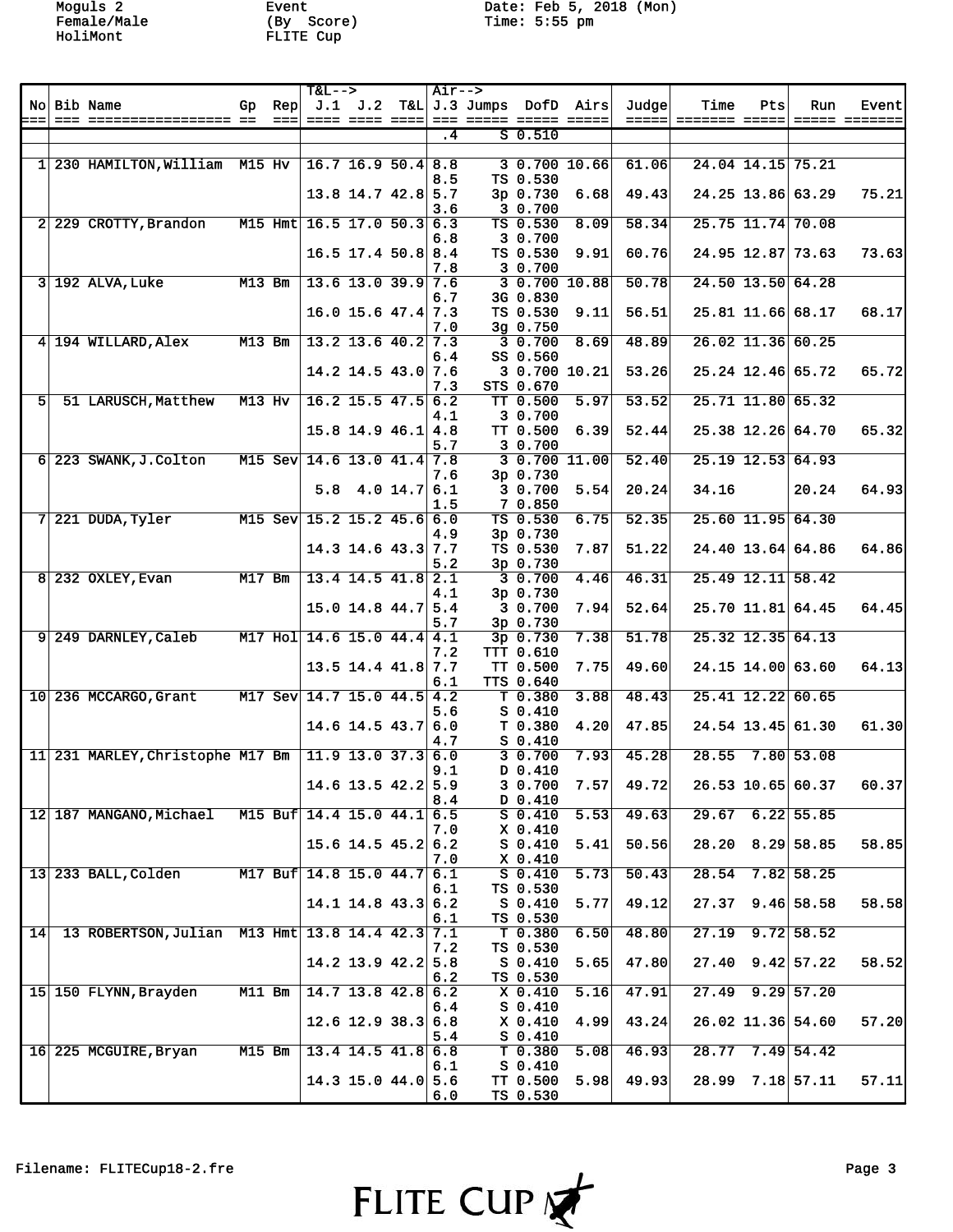Moguls 2 Event Date: Feb 5, 2018 (Mon)

|     |                                                      |          |           | <b>T&amp;L--&gt;</b>          |                          | Air--> |                                 |                      |                 |       |                      |     |                      |               |
|-----|------------------------------------------------------|----------|-----------|-------------------------------|--------------------------|--------|---------------------------------|----------------------|-----------------|-------|----------------------|-----|----------------------|---------------|
|     | No Bib Name                                          | Gp.      | Rep       |                               | J.1 J.2                  |        | T&L J.3 Jumps DofD              |                      | Airs            | Judge | Time                 | Pts | Run                  | Event         |
| === |                                                      |          | $==$      |                               |                          |        | ==== ==== ====  === ===== ===== |                      | $=$ $=$ $=$ $=$ |       | =====  ======= ===== |     |                      | ===== ======= |
|     | 17 110 TYLER, Robert                                 | $M15$ Bm |           |                               | $12.9$ 13.7 39.9 4.2     |        |                                 | $S$ 0.410            | 2.82            | 42.72 | 28.94                |     | $7.25$ 49.97         |               |
|     |                                                      |          |           |                               |                          | 2.7    |                                 | K 0.410              |                 |       |                      |     |                      |               |
|     |                                                      |          |           |                               | $13.9$ 14.5 42.6 6.4     |        |                                 | $S_0.410$            | 4.26            | 46.86 | 27.53                |     | $9.24$ 56.10         | 56.10         |
|     |                                                      |          |           |                               |                          | 4.0    |                                 | K 0.410              |                 |       |                      |     |                      |               |
|     | 18 182 DELFORTE, Lucas                               | $M13$ Bm |           |                               | $13.0$ 13.4 39.6 4.3     |        |                                 | $D$ 0.410<br>K 0.410 | 3.03            | 42.63 | 29.26                |     | 6.80 49.43           |               |
|     |                                                      |          |           |                               | $14.4$ 14.2 42.9 8.2     | 3.1    |                                 | T 0.380              | 4.05            | 46.95 | 27.97                |     | $8.62$ 55.57         | 55.57         |
|     |                                                      |          |           |                               |                          | 2.3    |                                 | K 0.410              |                 |       |                      |     |                      |               |
|     | 19 227 ROBINSON, Jaden                               | $M15$ Bm |           |                               | $13.8$ 14.9 43.1 7.3     |        |                                 | $S$ 0.410            | 5.79            | 48.84 | 31.25                |     | 4.00 52.84           |               |
|     |                                                      |          |           |                               |                          | 4.0    |                                 | 3 0.700              |                 |       |                      |     |                      |               |
|     |                                                      |          |           |                               | $13.3$ $13.7$ $40.5$ 6.4 |        |                                 | $S$ 0.410            | 6.47            | 46.97 | 30.31                |     | 5.32 52.29           | 52.84         |
|     |                                                      |          |           |                               |                          | 5.5    |                                 | 3 0.700              |                 |       |                      |     |                      |               |
|     | 20 217 WOODROW, Colin                                |          |           | M15 Hmt 13.1 14.9 42.0 6.2    |                          |        |                                 | $S$ 0.410            | 5.93            | 47.93 | 30.64                |     | 4.86 52.79           |               |
|     |                                                      |          |           |                               |                          | 6.4    |                                 | TS 0.530             |                 |       |                      |     |                      |               |
|     |                                                      |          |           |                               | 14.1 13.2 40.9 6.0       |        |                                 | $S_0.410$            | 5.48            | 46.43 | 29.95                |     | 5.83 52.26           | 52.79         |
|     |                                                      |          |           |                               |                          | 5.7    |                                 | TS 0.530             |                 |       |                      |     |                      |               |
|     | 21 174 COURTNEY, Ryan                                |          |           | M15 Buf 12.6 13.0 38.4 6.2    |                          |        |                                 | $S$ 0.410            | 4.18            | 42.58 | 30.57                |     | 4.96 47.54           |               |
|     |                                                      |          |           |                               |                          | 4.0    |                                 | K 0.410              |                 |       | 29.64                |     |                      |               |
|     |                                                      |          |           |                               | $14.0$ 13.9 $41.8$ 6.3   | 4.4    |                                 | $S$ 0.410<br>T 0.380 | 4.25            | 46.10 |                      |     | $6.27$ 52.37         | 52.37         |
|     | 22 244 TYLER, Cal                                    | $M13$ Bm |           |                               | $12.8$ 13.5 39.5 4.6     |        |                                 | $D$ 0.410            | 4.83            | 44.28 | 29.32                |     | $6.72$ 51.00         |               |
|     |                                                      |          |           |                               |                          | 7.2    |                                 | $S$ 0.410            |                 |       |                      |     |                      |               |
|     |                                                      |          |           |                               | $13.6$ 12.9 39.8 6.1     |        |                                 | D 0.410              | 5.08            | 44.83 | 30.22                |     | $5.45$ 50.28         | 51.00         |
|     |                                                      |          |           |                               |                          | 6.3    |                                 | $S$ 0.410            |                 |       |                      |     |                      |               |
|     | 23 153 DIFRANCESCO, Vince M11 Hmt 13.2 13.4 39.9 6.2 |          |           |                               |                          |        |                                 | $S$ 0.410            | 5.13            | 45.03 | 30.90                |     | $4.49$ 49.52         |               |
|     |                                                      |          |           |                               |                          | 4.9    |                                 | TS 0.530             |                 |       |                      |     |                      |               |
|     |                                                      |          |           |                               | $12.3$ 11.0 35.0 1.0     |        |                                 | 3 0.700              | 2.87            | 37.82 | 28.56                |     | 7.79   45.61         | 49.52         |
|     |                                                      |          |           |                               |                          | 4.1    |                                 | TS 0.530             |                 |       |                      |     |                      |               |
|     | 24 224 FERRINO, Samuel                               |          |           | M15 Buf 10.6 11.2 32.7 7.6    |                          |        |                                 | $T$ 0.380            | 5.58            | 38.28 | 32.60                |     | $2.10$ 40.38         |               |
|     |                                                      |          |           |                               |                          | 6.6    |                                 | $S_0.410$            |                 |       |                      |     |                      |               |
|     |                                                      |          |           |                               | $14.2$ 13.4 41.4 7.0     |        |                                 | T 0.380<br>$S$ 0.410 | 5.53            | 46.93 | 32.74                |     | 1.90 48.83           | 48.83         |
|     | 25 156 KOTALIK, Andrew                               | $M11$ Bm |           |                               | $12.4$ 13.8 39.3 4.3     | 7.0    |                                 | $S$ 0.410            | 2.62            | 41.92 | 30.49                |     | $5.07$ 46.99         |               |
|     |                                                      |          |           |                               |                          | 2.1    |                                 | K 0.410              |                 |       |                      |     |                      |               |
|     |                                                      |          |           |                               | $12.5$ 12.6 37.7 4.7     |        |                                 | $S_0.410$            | 3.43            | 41.08 | 29.65                |     | $6.25$ 47.33         | 47.33         |
|     |                                                      |          |           |                               |                          | 3.7    |                                 | K 0.410              |                 |       |                      |     |                      |               |
|     | 26 219 SCHAFFNER, Chad                               | $M15$ Hv |           |                               | $12.1$ 13.5 38.4 5.8     |        |                                 | $S$ 0.410            | 4.70            | 43.10 | 34.06                |     | $0.04$ 43.14         |               |
|     |                                                      |          |           |                               |                          | 4.4    |                                 | TS 0.530             |                 |       |                      |     |                      |               |
|     |                                                      |          |           |                               | $12.7$ 13.0 38.5 4.3     |        |                                 | TS 0.530             | 4.27            | 42.82 | 31.08                |     | $4.24$ 47.06         | 47.06         |
|     |                                                      |          |           |                               |                          | 4.0    |                                 | TT 0.500             |                 |       |                      |     |                      |               |
|     | 27 288 DONNELLY, Ronan                               | $M13$ Hv |           |                               | $12.7$ 12.4 37.7 4.6     |        |                                 | 30.700               | 5.76            | 43.41 | 31.72                |     | $3.34 \mid 46.75$    |               |
|     |                                                      |          |           |                               |                          | 4.8    |                                 | TS 0.530             |                 | 44.30 |                      |     | $2.42 \mid 46.72$    |               |
|     |                                                      |          |           |                               | $12.2$ 12.2 36.6 7.9     | 4.1    |                                 | 3 0.700<br>TS 0.530  | 7.70            |       | 32.37                |     |                      | 46.75         |
|     | 28 228 GLOGOWSKI, Aidan                              |          |           | M15 Buf $ 11.8 12.4 36.3 6.3$ |                          |        |                                 | $S_0.410$            | 5.16            | 41.46 | 32.65                |     | $2.03$ 43.49         |               |
|     |                                                      |          |           |                               |                          | 6.3    |                                 | $X$ 0.410            |                 |       |                      |     |                      |               |
|     |                                                      |          |           |                               | $13.6$ 13.1 40.0 4.9     |        |                                 | $S_0.410$            | 3.88            | 43.93 | 32.19                |     | $2.68$ 46.61         | 46.61         |
|     |                                                      |          |           |                               |                          | 4.6    |                                 | $X$ 0.410            |                 |       |                      |     |                      |               |
|     | 29 240 ROCKENSUESS, Jude M17 Buf 12.7 13.2 38.8 5.0  |          |           |                               |                          |        |                                 | $S$ 0.410            | 5.10            | 43.95 | 32.42                |     | $2.35$ 46.30         |               |
|     |                                                      |          |           |                               |                          | 6.1    |                                 | TT 0.500             |                 |       |                      |     |                      |               |
|     |                                                      |          |           |                               | 5.6 7.0 18.9 6.2         |        |                                 | TS 0.530             | 6.43            | 25.33 |                      |     | $31.40$ $3.79$ 29.12 | 46.30         |
|     |                                                      |          |           |                               |                          | 6.3    |                                 | TT 0.500             |                 |       |                      |     |                      |               |
|     | 30 195 JELOVICH, Connor                              |          | $M13$ Sev |                               | $9.0$ $9.8$ $28.2$ 4.1   |        |                                 | $S$ 0.410            | 2.45            | 30.65 | 35.21                |     | 30.65                |               |
|     |                                                      |          |           |                               | $12.6$ 12.5 37.7 4.0     | 1.9    |                                 | K 0.410<br>$S$ 0.410 | 2.54            | 40.19 | 31.87                |     | $3.13 \mid 43.32$    | 43.32         |
|     |                                                      |          |           |                               |                          | 2.2    |                                 | K 0.410              |                 |       |                      |     |                      |               |
|     | 31 177 JACKS, Spencer                                | $M11$ Hv |           |                               | $11.6$ 12.4 36.0 6.0     |        |                                 | $S$ 0.410            | 4.74            | 40.74 | 32.86                |     | $1.73$ 42.47         |               |
|     |                                                      |          |           |                               |                          | 6.0    |                                 | T 0.380              |                 |       |                      |     |                      |               |
|     |                                                      |          |           |                               | $10.9$ 12.0 34.3 4.7     |        |                                 | ST 0.530             | 5.29            | 39.64 | 35.11                |     | 39.64                | 42.47         |
|     |                                                      |          |           |                               |                          | 4.0    |                                 | 3 0.700              |                 |       |                      |     |                      |               |
|     | 32 289 MCMAHON, Matthew                              |          | $M13$ Hmt |                               | $9.0$ 10.0 28.5 3.6      |        |                                 | $S$ 0.410            | 2.98            | 31.48 | 32.86                |     | $1.73$ 33.21         |               |
|     |                                                      |          |           |                               |                          | 3.7    |                                 | $X_0.410$            |                 |       |                      |     |                      |               |
|     |                                                      |          |           |                               | $12.2$ 12.1 36.4 6.1     |        |                                 | $S_0.410$            | 4.57            | 41.02 |                      |     | $33.16$ 1.31 42.33   | 42.33         |
|     |                                                      |          |           |                               |                          | 3.7    |                                 | SX 0.560             |                 |       |                      |     |                      |               |
|     | 33 154 PENSON, Nathan                                | $M11$ Hv |           |                               | $11.7$ 13.0 37.0 5.7     |        |                                 | $S$ 0.410            | 4.07            | 41.12 | 35.57                |     | 41.12                |               |
|     |                                                      |          |           |                               |                          | 4.6    |                                 | T 0.380              |                 |       |                      |     |                      |               |